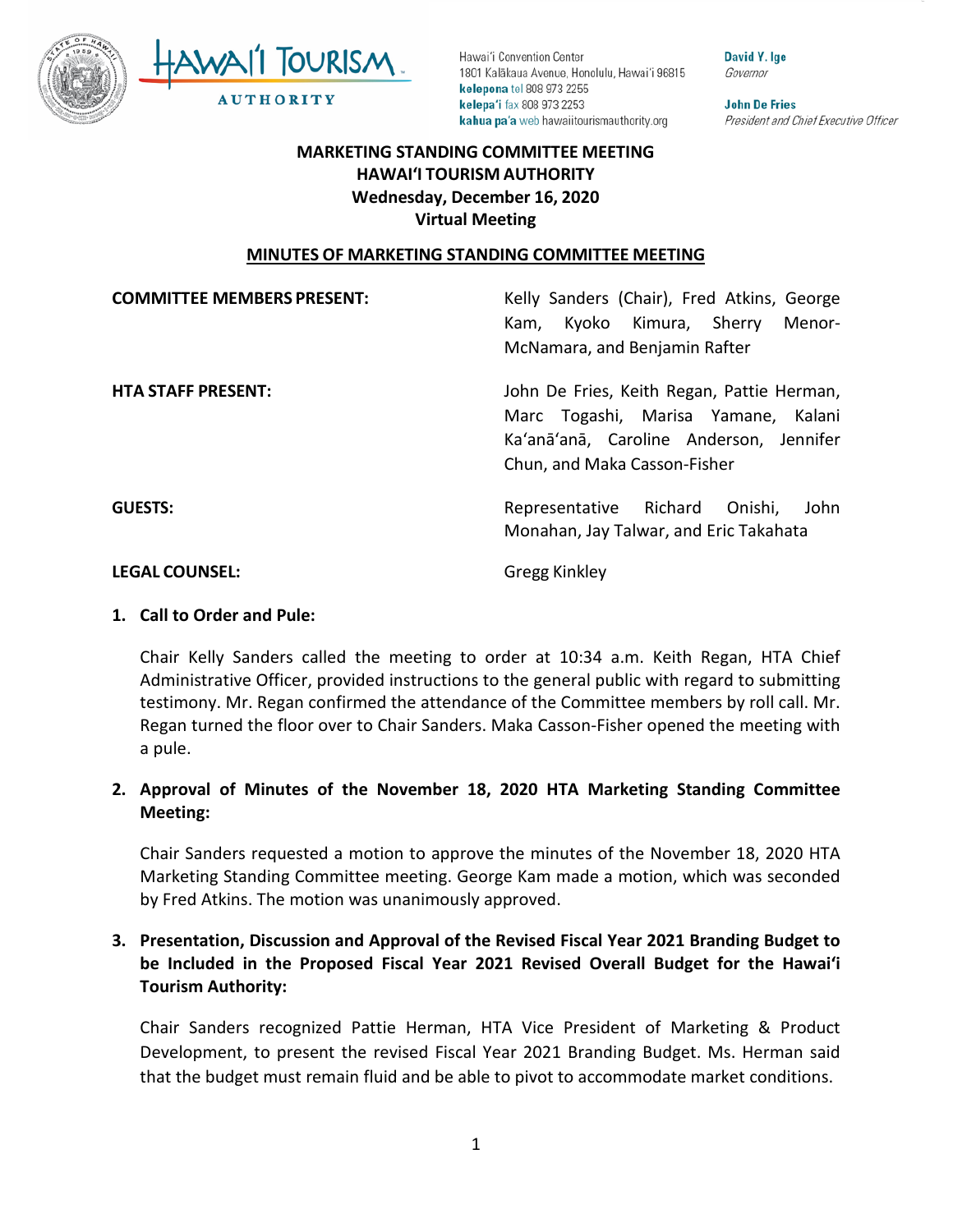



David Y. Ige Governor

**John De Fries** President and Chief Executive Officer

 Cruises would remain at \$50,000. The U.S. line item would be reduced by \$685,707 to \$17 Ms. Herman presented the revised Branding Budget for Fiscal Year 2021. She said that million mostly as a result of staffing changes.

 noted that the situation in Canada is improving due to the trusted travel partner program being in place and direct flights with WestJet and Air Canada resuming. Ms. Herman said that the Canada line item would be increased by \$26,180 to \$400,000. She

 this time due to a spike in COVID-19 cases. Ms. Herman said that the Korea line item would Ms. Herman said that the Japan line item would be reduced by \$500,000 to \$4,500,000. She noted that the Japanese government is recommending that Japanese citizens not travel at be reduced by \$100,000 to \$300,000 for similar reasons.

 2021. Ms. Herman explained that many other destinations are fighting for the same travelers, and marketing activities will need to resume quickly. Ms. Herman said that the Oceania line item would be reduced by \$100,000 to \$400,000 because the borders in Australia and New Zealand remain closed. She noted that there is a stop work order for the Oceania marketing team. She added that if flights resume in June 2021 as anticipated, then the Oceania marketing team would resume activities in February

Ms. Herman said that the line items for Global Digital Marketing Strategy and Global Market Shared Resources would remain the same. She noted that the Global Market Shared Resources is a critically important entity that HVCB and HTA's other global marketing teams utilize.

 Ms. Herman said that the Travel line item would be reduced by \$40,000 to \$10,000. She traveling much. Ms. Herman said that the Salaries line item increased by \$26,363 to explained that this line item is the travel budget for John De Fries, HTA President & CEO. However, given the current state of COVID-19, she does not anticipate Mr. De Fries \$535,011. She noted that the overall Branding budget decreased from \$28,590,675 to \$27,217,511.

 Ms. Herman and her team for saving money where possible. Chair Sanders said that the decreases are in line with market perspectives and commended

 respective returns. Ms. Herman responded that it will be difficult for the marketing teams to project into 2021, but she will reach out to them to gather what projections they may Mr. Kam asked if it is possible to ask the respective markets for quarterly projections for 2021, and to prepare a report of the nexus between money invested in the market and the have.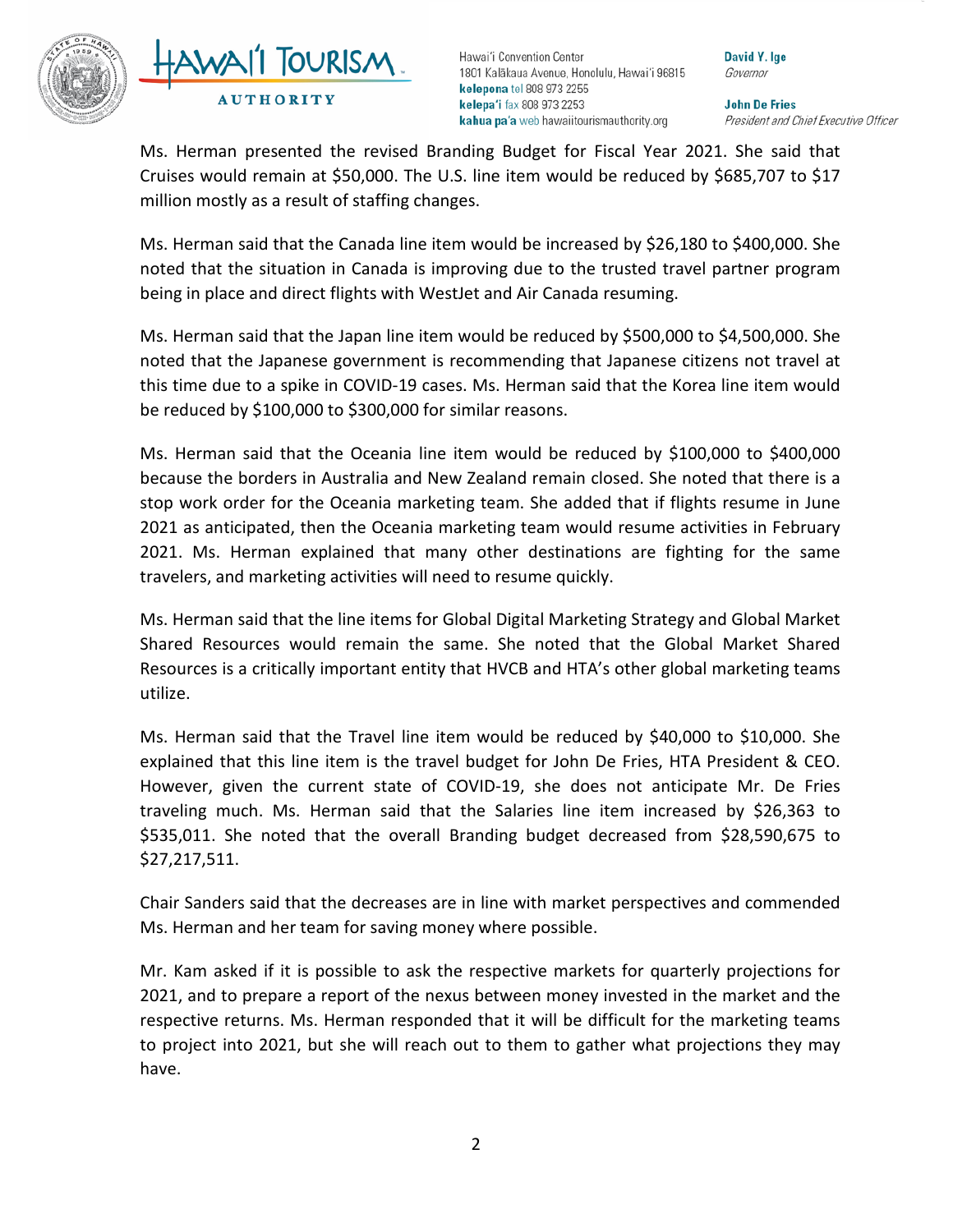



David Y. Ige Governor

**John De Fries** President and Chief Executive Officer

 or if she believes tourism will remain flat. Ms. Herman responded that she hopes the receiving from the international market and flight volume she is not confident. She noted that Canada and possibly Japan may make more of a difference moving forward. Benjamin Rafter asked Ms. Herman about her confidence level for the first quarter of 2021 vaccine will make a difference for the domestic market, but based on the signals they are

Kyoko Kimura asked if the Meetings, Conventions, and Incentives (MCI) line item is included in the U.S. line item. Marc Togashi, HTA Vice President of Finance, responded in the affirmative and noted that HVCB will need to balance MCI and leisure with the budget available. John Monahan of HVCB added that there has not been much group business. He said that HVCB currently has MCI sales staff that are multi-tasking. He noted that the group sales staff will build up again when business returns.

 Mr. Atkins asked if the \$17,000,000 U.S. line item includes the \$2,300,000 budget for MCI, and if so, then HVCB has a marketing budget of \$14,700,000. Mr. Togashi responded in the affirmative and noted that the line items used to be separated.

Chair Sanders invited the public to provide testimony, and there was none.

# **4. Presentation and Discussion of the Travel Agents Booking Pace and General Market Research Trends:**

 third of the volume for December 2019 and that booking pace remains slow through the third quarter of 2021. She noted that there was an increase in bookings for the U.S. market Chair Sanders recognized Jennifer Chun, HTA Director of Tourism Research, to present on travel agent booking pace. Ms. Chun reported that the U.S. market for December 2020 is a between November and December, which indicates that people are booking closer to their travel dates.

 booking pace for the first three quarters of 2021 remains slow. She added that there were a number of cancellations for the month of December, which is reflective of the current situation in Japan. Ms. Chun reported that were very few bookings for Japan in December. She noted that the

 Ms. Chun reported that there was little movement for Canada in December and not much movement in the first three quarters of 2021. Ms. Chun said that there was little movement for Australia in December and not much movement in the first three quarters of 2021.

 Ms. Chun reported that Oʻahu bookings are dominated by the U.S. market. She said that She noted that there is very little activity for Molokaʻi and Lānaʻi. She added that more people are intending to travel to Kauaʻi in December. Ms. Chun said that Hawaiʻi Island Maui bookings are likewise dominated by the U.S., with a few more bookings from Canada.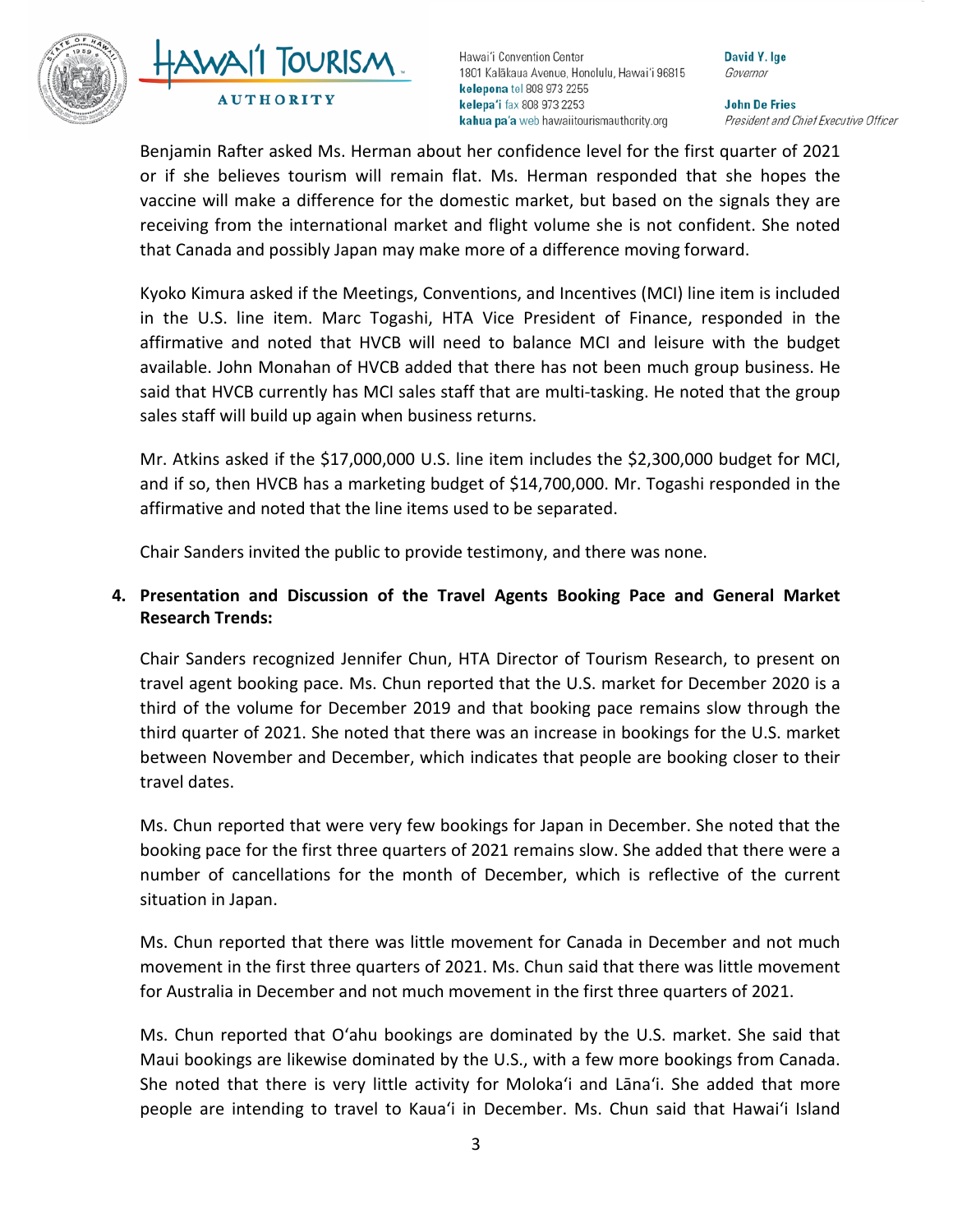



David Y. Ige Governor

**John De Fries** President and Chief Executive Officer

bookings are also dominated by the U.S. market. She noted that booking pace for 2021 continues to be slow. She added that these reports are updated weekly and posted on the HTA website.

Chair Sanders invited the public to provide testimony, and there was none.

 **Insights, an Update on the Mālama Hawai'i Program, and Discussion on Calendar Year 5. Presentation by the Hawai'i Visitors and Convention Bureau that will Include Market 2021 as it Relates to Certain Assumptions and Approaches Including Information Pertaining to the PGA Tour's Messaging:** 

 marketing campaigns. Mr. Talwar reported that U.S. travel sentiment remains low with Chair Sanders recognized Jay Talwar of HVCB to present an update on market insights and 56.9% of survey participants saying that they would feel somewhat or very unsafe traveling on a commercial airline. He added that one-third of respondents said that they will not travel until fall of 2021. Mr. Talwar noted that 50.7% of respondents are more comfortable flying if a COVID-19 pre-test is required before a flight, and 60% feel safer if passengers are required to get the vaccine before traveling. He said that people are more comfortable with regional travel as opposed to long haul travel. Mr. Talwar added that the airlines are preparing for a soft January 2021.

 Coast markets. He added that HVCB has created a Mindful Traveler Guide on Instagram. Mr. Mr. Talwar reported that the Kuleana health and safety video has performed well on social media. He said that the It's Time video has also performed well in the four major West Talwar said that HVCB has continued its digital marketing campaign in key markets and with key publications.

Mr. Talwar reported that the Mālama Hawaiʻi Program has over 68 hotel properties offering free nights. He noted that the offers are valid through the end of 2021. He said that HVCB's airline and hotel partners are doing a great job of promoting the program. He added that the Mālama Hawaiʻi Program has garnered earned media coverage in publications like Forbes, Lonely Planet, Travel & Leisure, Frommers, and local media.

 Mr. Talwar reported that the plan for 2021 is to remain engaged with residents' position on tourism. He said that the target audience remains the avid explorer who is mindful, responsible, and respectful. He noted that HVCB will continue to improve its knowledge on how to effectively communicate with avid explorers through targeted paid and earned media.

 Mr. Talwar reported that media consumption has changed during COVID-19 and that it will continue to evolve post-vaccine. He noted that adults spend half of their day connected to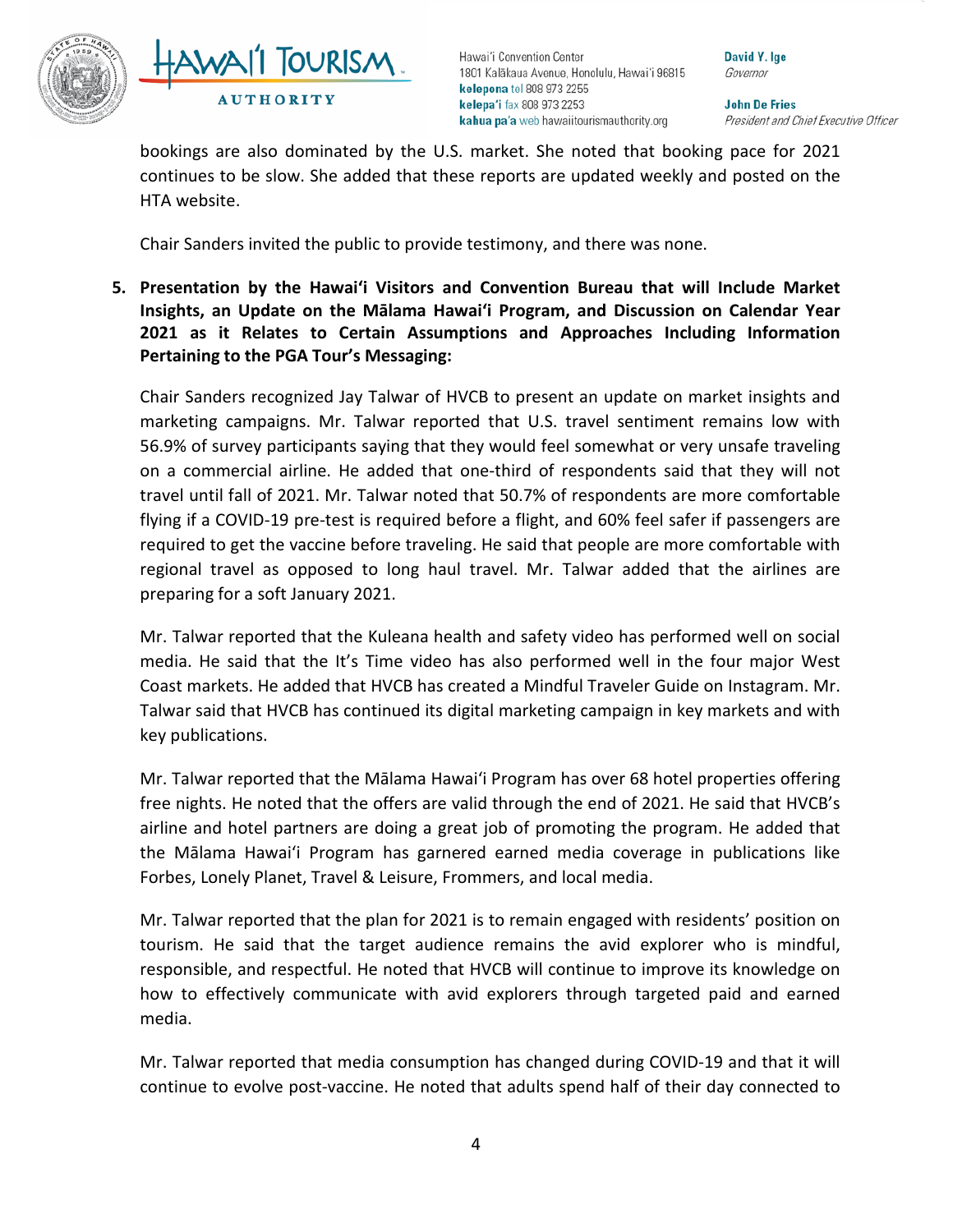



David Y. Ige Governor

**John De Fries** President and Chief Executive Officer

 advertising dominating two-thirds of the total ad spend. Mr. Talwar played two PGA player vignettes that will run into January and February. He said that HVCB will release its first media flight in the second quarter of 2021 and its second media flight in the third quarter. media and that smart phone usage is up 55%. He added that streaming subscriptions will continue to increase post-COVID, which will place a greater emphasis on earned media through content such as Netflix's Somebody Feed Phil Hawaiʻi episode. Mr. Talwar said that digital ad spending exceeded traditional ad spending for the first time with mobile

Mr. Kam asked how HVCB is building non-profit participation for the Mālama Hawaiʻi Program. Mr. Talwar responded that Caroline Anderson, HTA Director of Community Enrichment, and Kalani Ka'anā'anā, HTA Director of Hawaiian Culture & Natural Resources, have been helpful connecting HVCB with non-profits. He added that everyone involved is cognizant of maintaining social distancing. He noted that hotels are providing kits so visitors can also work individually.

Mr. Rafter asked about the current status of airline flight volume. Mr. Talwar responded that airlines are chasing yield and have been more nimble than they have ever been. He added that volume will increase as demand increases.

 Mr. Atkins asked about the conversion rate of booking under the Mālama Hawaiʻi Program and how it is contributing to occupancy. Chair Sanders responded that he would be willing to share numbers from Highgate Hotels with the Board, but noted that overall demand is low.

 Mr. Atkins said that he believes travelers who book with the program want to have an responded that HVCB is working to bring influencers to Hawaiʻi to participate in the program and to represent the destination the right way across a wide audience. exchange with local people, which would also be good for social media. Mr. Talwar

Ms. Kimura added that there has been interest from the Japan market for the Mālama Hawaiʻi Program.

 that it is a national sample balanced to population centers. Chair Sanders invited the public to provide testimony, and there was a question. Patrick Blangy asked about the distribution of survey takers across the U.S. Mr. Talwar responded

 the annual HTA resident sentiment survey will be presented at the December Regular Board Representative Richard Onishi asked how often HVCB collects its survey data. Mr. Talwar responded that the surveys are ongoing and fielded every other week. Ms. Chun added that meeting.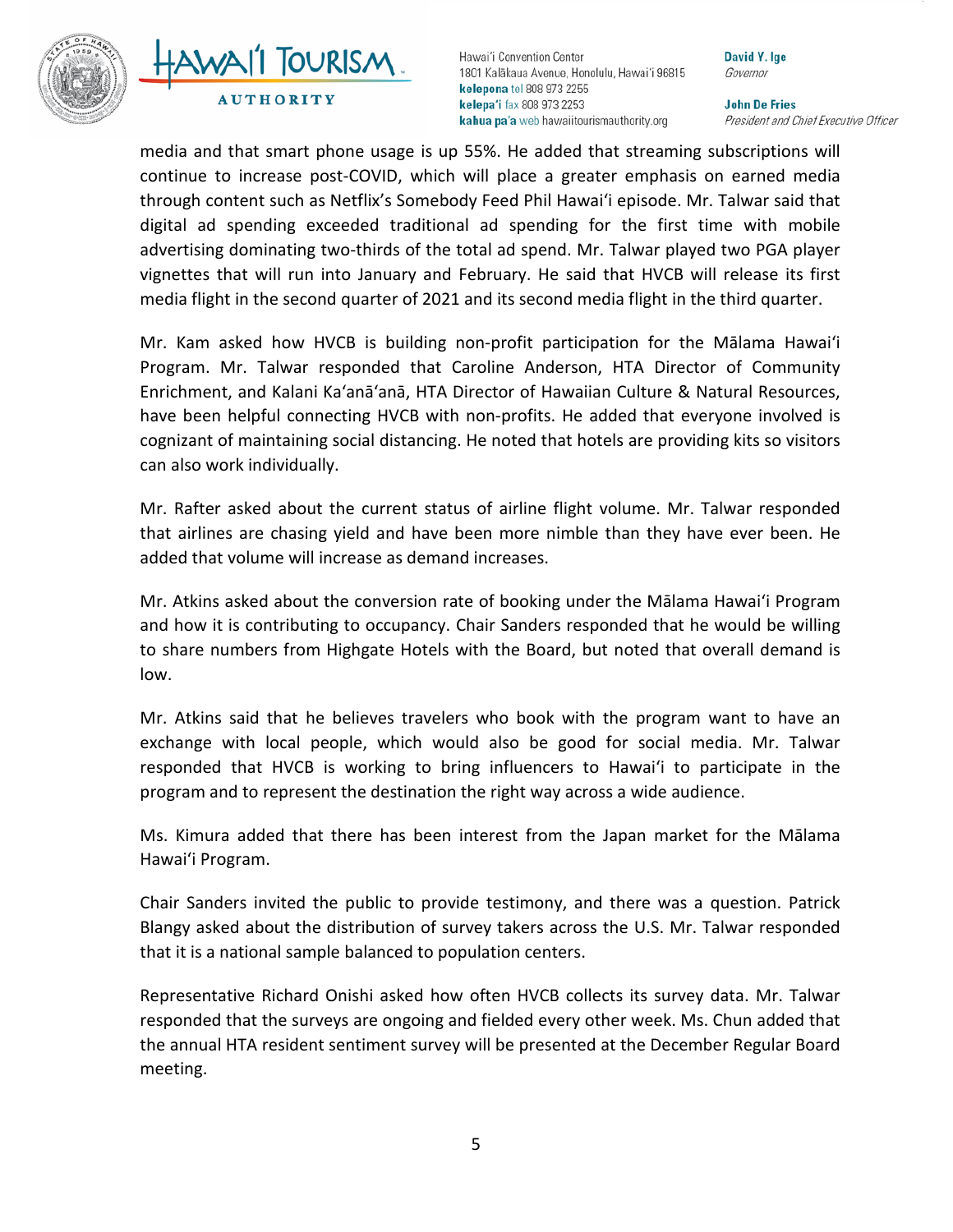

**TOURISM AUTHORITY** 

Hawai'i Convention Center 1801 Kalākaua Avenue, Honolulu, Hawai'i 96815 kelepona tel 808 973 2255 kelepa'i fax 808 973 2253 kahua pa'a web hawaiitourismauthority.org

David Y. Ige Governor

**John De Fries** President and Chief Executive Officer

# **6. Presentation and Discussion of the General Japanese Market Updates and Trends of which Could Include the Leisure and Group Segments:**

 inbound traffic from Vietnam, China, Singapore, and Korea. Chair Sanders recognized Eric Takahata of Hawaiʻi Tourism Japan (HTJ) to present market updates and trends. Mr. Takahata reported that Japan is still doing a good job containing the pandemic compared to other countries. He discussed the Japanese government's economic stimulus measures. He noted that Japan is reopening slowly and conservatively to

 Hawaiʻi between June and December 2021. He added that the numbers would be higher if the 14 day quarantine was lifted for Japanese travelers returning to Japan. Mr. Takahata reported that Japanese travelers will not have issues with mask wearing, hand washing, and social distancing. He noted that 31.7% of survey respondents want to travel to

 Mr. Takahata reported that the number of flights to Hawaiʻi from Japan is increasing in December and January. He said that there is also a new airline ZIPAIR starting flights to Hawaiʻi.

 which has 34 trusted testing partners. Mr. Takahata added that the airlines have been Mr. Takahata reported that there was a smooth transition to the Japan Safe Travels website. He noted that there are 57 trusted testing partners, and HTJ receives new requests from labs and clinics weekly. He said that 50% of the market comes from the Kanto area, helpful with communicating procedures. He said that the traveler is reminded about pretesting when the flight is booked, through email, and at check-in.

 Society, ʻIolani Palace, and Bishop Museum. He added that the content has built-in fundraiser. He added that HTJ will continue to support and facilitate these types of virtual Mr. Takahata reported that HTJ continues to engage with the Japanese consumer though the Remote Hawaiʻi Trip online platform. He said that downloadable content is created every month. He noted that HTJ has been working closely with the Polynesian Voyaging fundraising mechanisms for the Japanese consumer to donate to the organizations directly. Mr. Takahata said that in November, the He Waʻa He Honua film by the Polynesian Voyaging Society aired in Japan with full subtitles. He noted that all tickets sold out in theaters. Mr. Takahata said that in December, the Hawaiʻi Youth Symphony, held a virtual events.

Chair Sanders asked if there has been any progress with the Japanese government ending the 14 day quarantine for returning Japanese travelers. Mr. Takahata responded that the Counsel General has said that there has been movement in piloting a two week trial period allowing Japanese travelers to return to Japan without a 14 day quarantine.

 ending the 14 day quarantines. Mr. Takahata responded that it is difficult to carve out special exceptions for Hawaiʻi because Hawaiʻi is part of the U.S. Sherry Menor-McNamara asked what challenges prevent the Japanese government from